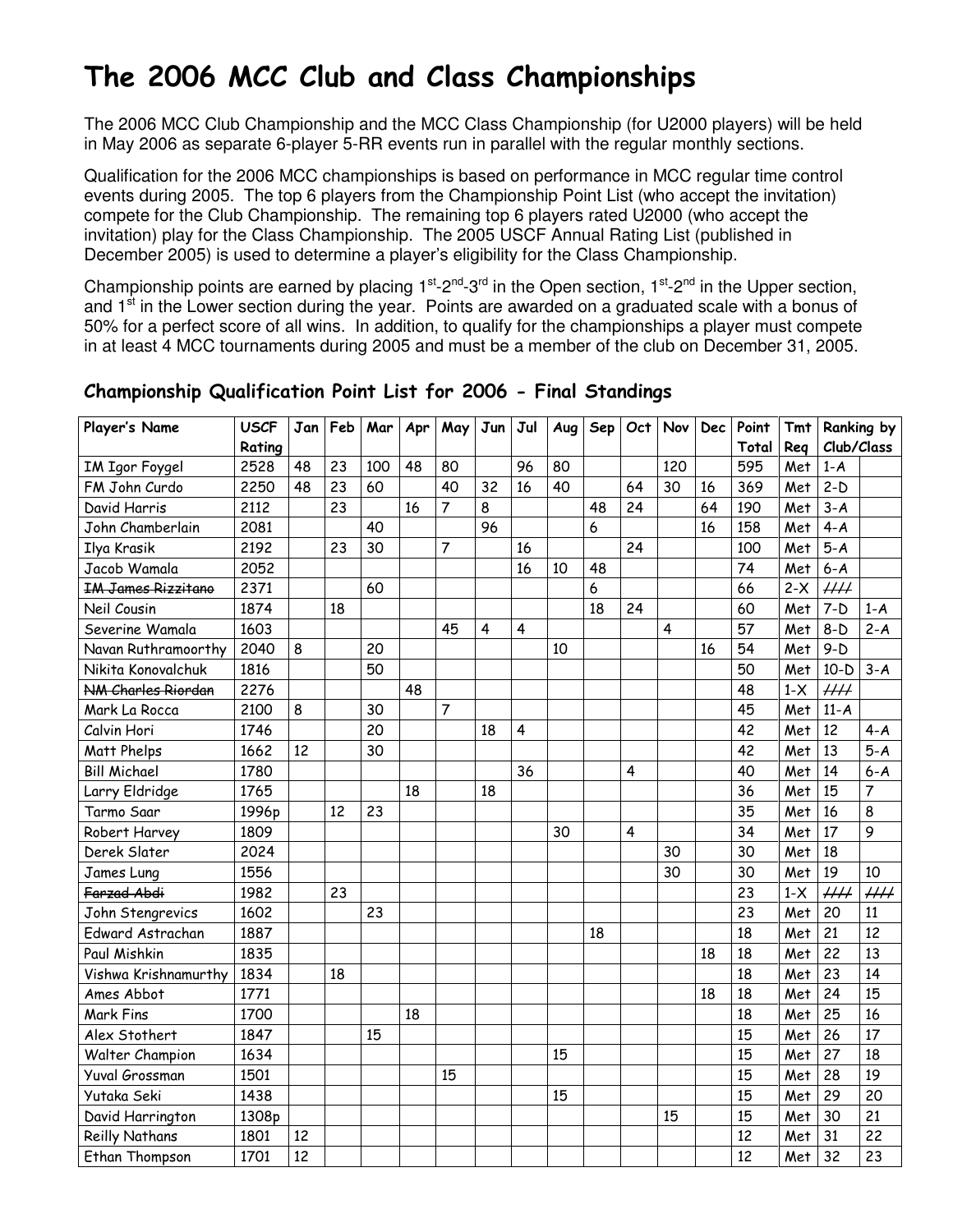| Nikolay Popov      | 1549 | 12 |    |   |    |   |   |                         |   |                |    | 12 | $3-X$ | HH       | $\mathcal{H}\mathcal{H}$ |
|--------------------|------|----|----|---|----|---|---|-------------------------|---|----------------|----|----|-------|----------|--------------------------|
| Mark McMahon       | 1493 |    |    |   |    |   |   |                         |   |                | 12 | 12 | Met   | 33       | 24                       |
| Alexander Paphitis | 1826 |    | 10 |   |    |   |   |                         |   |                |    | 10 | Met   | 34       | 25                       |
| Kenneth Ballou     | 1301 |    |    |   | 10 |   |   |                         |   |                |    | 10 | Met   | 35       | 26                       |
| Joseph Perl        | 2116 |    |    |   |    | 8 |   |                         |   |                |    | 8  | Met   | 36       |                          |
| Plamen Krastev     | 1583 |    |    |   |    |   | 8 |                         |   |                |    | 8  | Met   | 37       | 27                       |
| Gregory Siciliano  | 1390 |    |    | 8 |    |   |   |                         |   |                |    | 8  | Met   | 38       | 28                       |
| Stephen Schnair    | 1482 |    |    |   |    |   |   |                         | 3 | $\overline{4}$ |    | 7  | Met   | 39       | 29                       |
| <b>Edward Epp</b>  | 2009 |    |    |   |    |   |   | 6                       |   |                |    | 6  | Met   | 40       |                          |
| Fred Harvey        | 1300 |    | 5  |   |    |   |   |                         |   |                |    | 5  | Met   | 41       | 30                       |
| Gregory Cermak     | 1138 |    | 5  |   |    |   |   |                         |   |                |    | 5  | Met   | 42       | 31                       |
| Seth Neel          | 1777 |    |    |   |    |   | 4 |                         |   |                |    | 4  | $2-X$ | $\mu\mu$ | $\mu\mu$                 |
| Mark Kaprielian    | 1697 |    |    |   |    |   |   |                         |   | 4              |    | 4  | Met   | 43       | 32                       |
| Lior Rozhansky     | 1662 |    |    |   |    |   |   |                         | 4 |                |    | 4  | Met   | 44       | 33                       |
| William Stein      | 1645 |    |    |   |    |   |   |                         |   | 4              |    | 4  | Met   | 45       | 34                       |
| George Goulding    | 1647 |    |    |   |    |   |   | $\overline{\mathbf{4}}$ |   |                |    | 4  | Met   | 46       | 35                       |
| James Krycka       | 1563 |    |    |   |    |   |   | $\overline{\mathbf{4}}$ |   |                |    | 4  | Met   | 47       | 36                       |
| Jenshiang Hong     | 1469 |    |    |   |    | 4 |   |                         |   |                |    | 4  | Met   | 48       | 37                       |
| James Rafferty     | 1487 |    |    |   |    |   |   |                         | 3 |                |    | 3  | Met   | 49       | 38                       |
| Eli Kariv          | 1385 |    |    |   |    |   |   |                         | 3 |                |    | 3  | Met   | 50       | 39                       |
|                    |      |    |    |   |    |   |   |                         |   |                |    |    |       |          |                          |
|                    |      |    |    |   |    |   |   |                         |   |                |    |    |       |          |                          |
|                    |      |    |    |   |    |   |   |                         |   |                |    |    |       |          |                          |
|                    |      |    |    |   |    |   |   |                         |   |                |    |    |       |          |                          |
|                    |      |    |    |   |    |   |   |                         |   |                |    |    |       |          |                          |
|                    |      |    |    |   |    |   |   |                         |   |                |    |    |       |          |                          |

#### Column Notes:

- Column Tmt Req states the number of tournaments played as "1", "2", "3", or "Met" (for 4 or more). If the 4-tournament requirement has not been met at year's end, the player is disqualified and "**-**X" is placed after the tournament count.
- Column **Ranking by Club/Class** gives players' current rankings for the Club Championship and for the Class Championship (if eligible). An U2000 player who qualifies for both championships can choose to play in either championship event. If a player qualifies but declines to play, the next ranked player in the list will be invited to the event. A player who accepts an invitation is identified by "-A" after the ranking and a player who declines an invitation is identified by "-D" after the ranking.

#### Point Allocation Rules:

- Points are given for placing  $1^{st}$ -2<sup>nd</sup>-3<sup>rd</sup> in the Open section,  $1^{st}$ -2<sup>nd</sup> in the Upper section, and  $1^{st}$  in the Lower section:
	- $\gg$  For 4-round events the usual allocation is: 64 32 16 / 24 12 / 8
	- $\gg$  For 5-round events the usual allocation is: 80 40 20 / 30 15 / 10
- Points are given for placing 1<sup>st</sup>-2<sup>nd</sup>-3<sup>rd</sup>-4<sup>th</sup>-5<sup>th</sup>-6<sup>th</sup> in the Club Championship and 1<sup>st</sup>-2<sup>nd</sup>-3<sup>rd</sup> in the Class Championship:
	- >> For MCC Championship events the allocation is: 100 60 40 30 20 10 / 50 30 20
- For a placement tie, the available points are divided equally among the players and rounded up to the next whole number
- In addition, a bonus of 50% of the points earned is awarded to any player who posts a perfect score of all wins in an event

#### Tie Break Rules:

- 1. Most points earned in the Open and Club Championship sections combined
- 2. Most points earned in the Upper and Class Championship sections combined
- 3. Most events in which points were earned
- 4. Highest rating from the 2005 USCF Annual Rating List (December 2005); full rating takes precedence over provisional rating
- 5. Coin toss